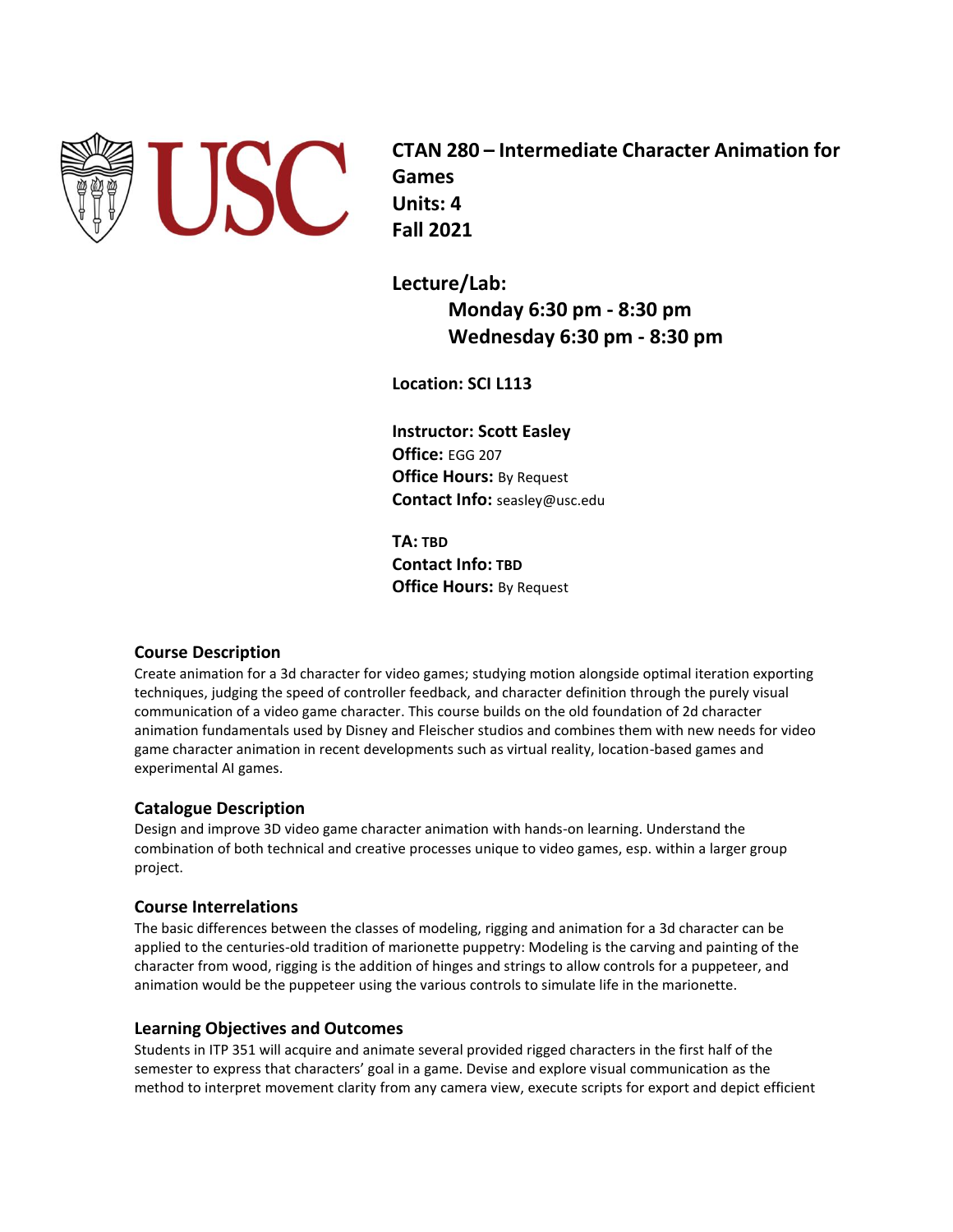character response from a game controller. An engineering background helps, but it is not necessary as this class aims to break down these processes and assimilate them in a friendly and intuitive way.

The student will leave class knowing the process of how to animate any basic 3d character for games as well as optimize their workflow. Creativity and individualism is encouraged.

**Prerequisite(s):** ITP 215 or CTAN 452

**Recommended Preparation**: Any experience with 3d or 2d animation.

### **Course Notes**

This course will assign a letter grade. Students will submit work via Blackboard, and by showing builds to instructors and peers in class.

### **Technological Proficiency and Hardware/Software Required**

The class uses the 3D software Maya 2019. Students are required to sign up for the three-year free trial.

### **Lecture and Lab**

Class will be divided between lecture and lab. Lecture is in the first half of class (Monday 9:30 am – 12:30 am) and the lab is the second half of the class (Friday 10:00 am – 12:00 am).

### **Description and Assessment of Assignments**

Items listed as 'Homework' are assignments that the student should be finished with to keep up in class, whereas items listed and underlined as 'Deliverables' are assignments to be handed in (using either Blackboard or a Google Drive as set up by the CTA) as a graded project.

**Course Project:** The purpose of the class project is to be able to provide unique animation for any 3d rigged character. Students need to identify animation specific to any characters' unique purpose in a video game. Sample rigs will be provided to students in the first half of class, and a unique and individual rig per student in the latter half. Working as a group is acceptable with the understanding each student individually animates their separate character. A team can consist of no more than 4 persons.

#### **Project Timeline:**

- Week 2: In-class check of Maya and Unity installation and Google Drive access
- Week 6: Prototype Animation due (Exports to Engine or online build)
- Week 10: Mid-term Animation due (Custom character moves, controller response)
- Final: Final Character animation delivery

**Sample Project:** The animator animates several separate moves on a rigged 3d character in Maya and then exports that animated character into a game engine, playing their character via a game controller to see the unified moves in real-time. Ultimately the student can choose their animation final as a rigged character for a USC Games project.

**Project Purpose:** Students learn how to animate a 3d character for the goal of both clear moves within a game and character purpose. Students are also provided with several custom scripts to optimize their experience, as well as emphasizing the importance of both organization and structure to allow project sharing across multiple stations. Students become familiar with animating, exporting, and examining all moves either in real-time or asynchronously in any game engine.

## **Grading Breakdown**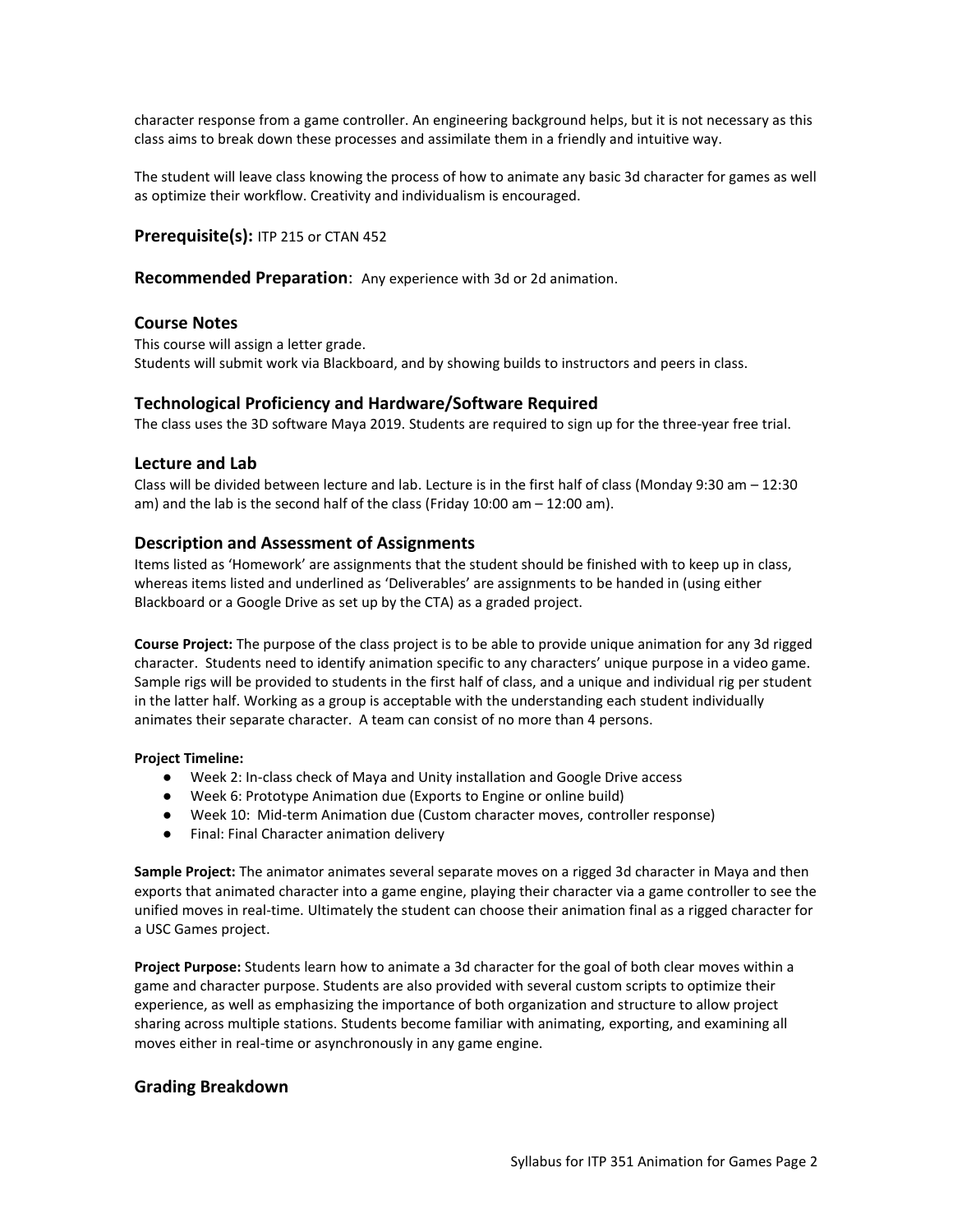| Assignment                                           | % of Grade | Due        |
|------------------------------------------------------|------------|------------|
| Weekly Homework (Checked in beginning of next class) |            | 50 Ongoing |
| <b>IMidterm: Four Base Moves Online</b>              | 15 I       | Week 8     |
| Final Online Animation Deliverable                   |            | 20 Week 15 |
| Recorded research and feedback per animation         | 15         | Ongoing    |
| <b>TOTAL</b>                                         | 100        |            |

# **Assignment Rubrics**

Assignments and Homework are due at the beginning of class of the assigned week.

## **Missing an Assignment Deadline, Incompletes:**

The only acceptable excuses for missing an assignment deadline or taking an incomplete in the course are personal illness or a family emergency. Students must inform the instructor *before the assignment due date* and present verifiable evidence in order for a deadline extension to be granted. Students who wish to take incompletes must also present documentation of the problem to the instructor or student assistant before final grades are due.

For assignments turned in after the assignment deadline without prior permission from the instructor, a penalty will be imposed equal to 10% of the total available points for the assignment, for each day or part of a day that the assignment is late, up to a maximum of seven days.

# **Attendance Policy:**

Punctual attendance at all classes is preferred to provide the best feedback loop for your character animations, but accommodations can be made for asynchronous attendance if the student contacts the instructor early in the semester.

Social media, including text messaging and internet messaging, are excluded from class unless explicitly permitted by the instructor.

# **Diversity**

In making games and interactive media in a professional and ethical way, it is important that you consider diversity. When looking at your projects, you should consider who is depicted and how this work will impact others. What kinds of individuals and communities are represented in your work? What point of view does your work express? This class my assist you in learning how to make work that includes diverse viewpoints, and may discuss racial, religious, gender and sexual orientation issues in the context of games and interactive media.

## **Creating an Inclusive Space**

In this class, we make a commitment to foster a welcoming and supportive environment where students of all identities and backgrounds can flourish. This means that you will be expected to offer content warnings when appropriate, use students' stated pronouns, and respect self-identifications. While debate and discussion are welcome, please remain aware of the implications of your words and the images that you include in your work. If the instructor or another student points out something problematic, avoid being defensive; this is a valuable opportunity for us to grow and learn together. If you have a concern about any aspect of the class, you are welcome to speak with the instructor or the advisor for the division.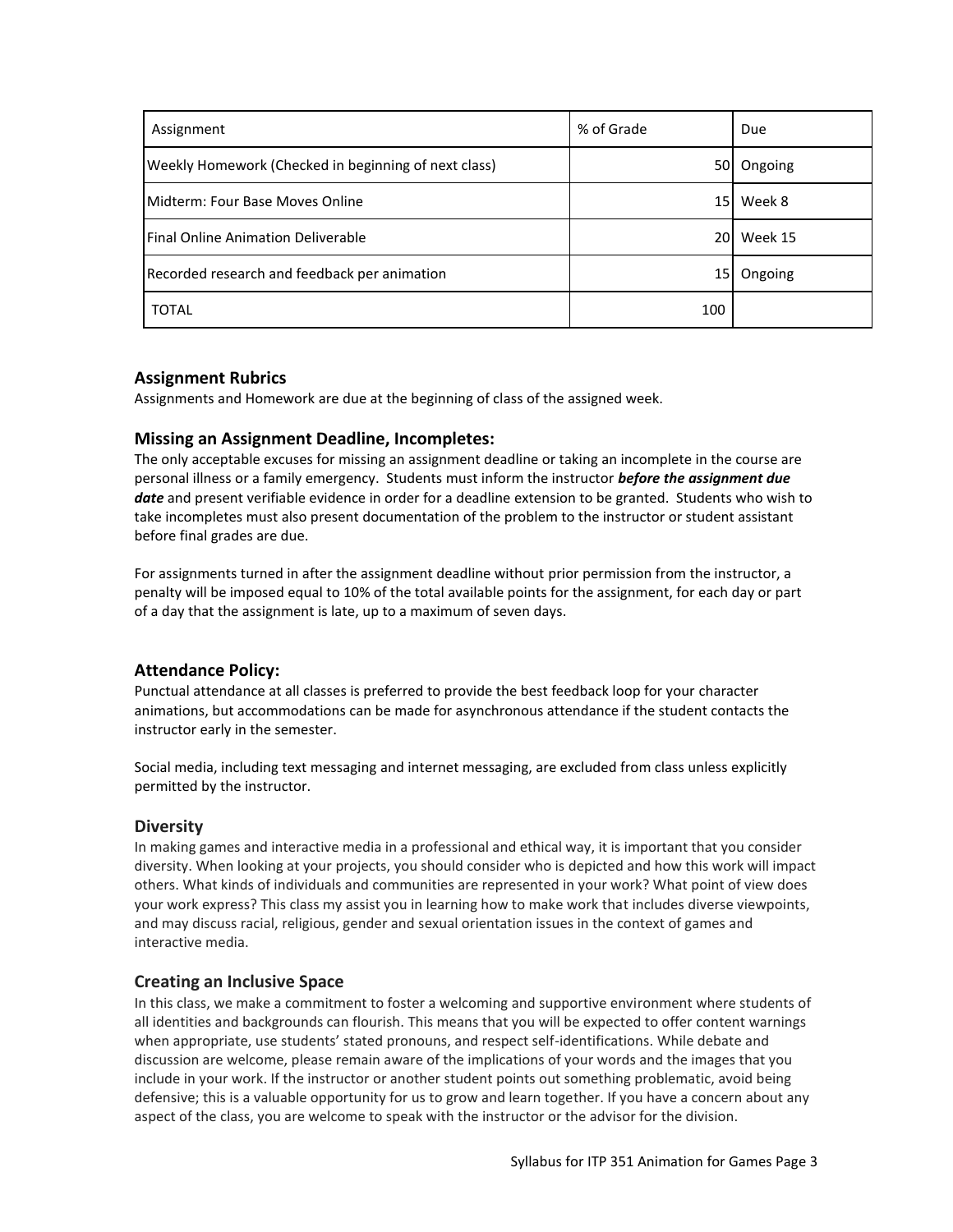# **Additional Policies**

This course emphasizes teamwork, and one of the desired learning outcomes is for students to develop communication and leadership skills. Students are expected to treat each other with respect, listen to each other, and work together towards a shared, collaborative, healthy work culture. Any student found to be disruptive or engaging in behavior that doesn't meet the standards of respectful teamwork may be asked to leave by the instructor.

If you experience any problems with a fellow student regarding their work, please bring up your concerns with the instructor.

## **Course Schedule: A Weekly Breakdown \*\*Subject to change**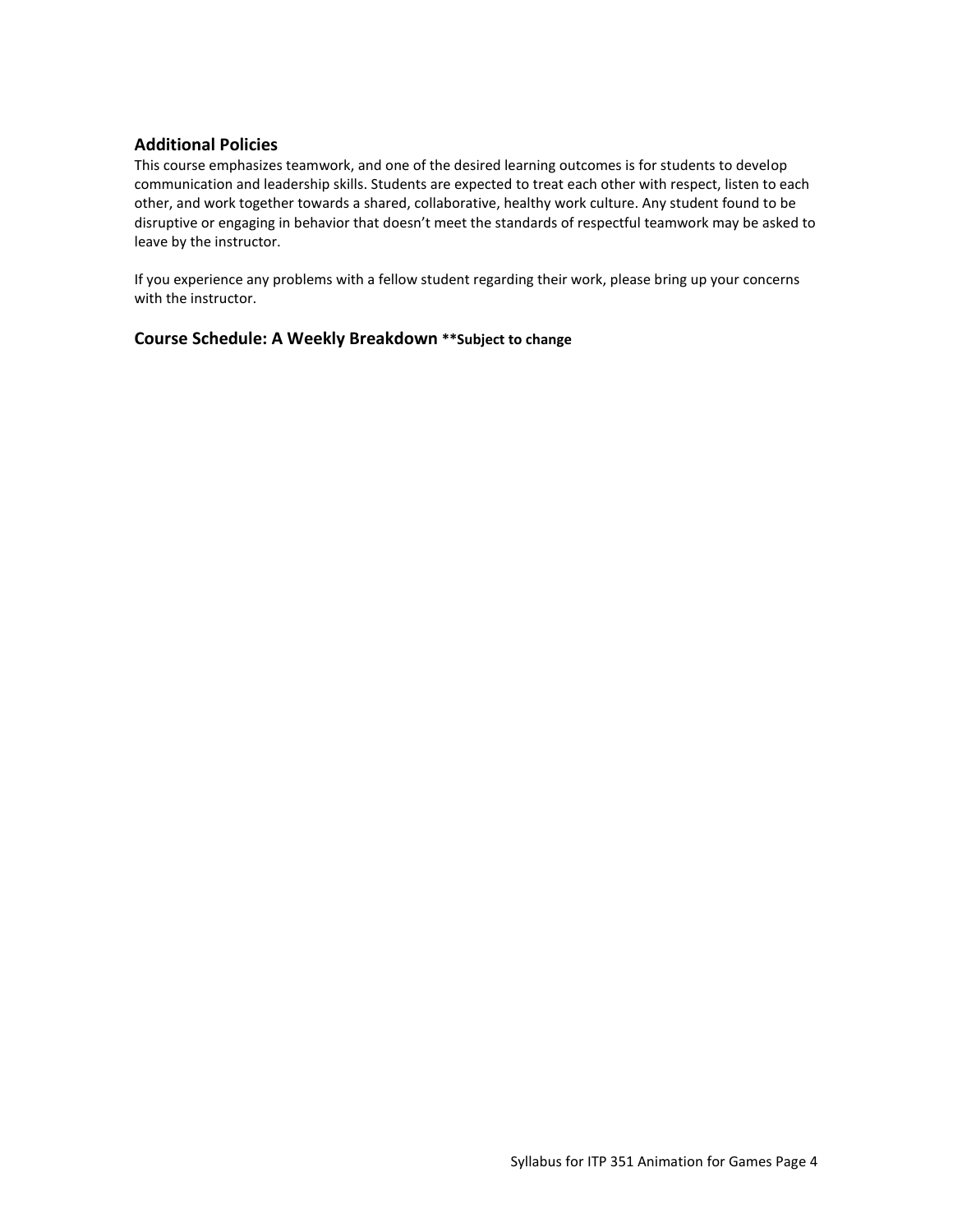|                   | <b>Topics</b>                                                                                                                                                           | <b>Lectures and Lab</b>                                                                                                                                                                                                                                                                                                                                                                                                                                                                     | <b>Homework/ Deliverables</b>                                                                                                                                                                                                |
|-------------------|-------------------------------------------------------------------------------------------------------------------------------------------------------------------------|---------------------------------------------------------------------------------------------------------------------------------------------------------------------------------------------------------------------------------------------------------------------------------------------------------------------------------------------------------------------------------------------------------------------------------------------------------------------------------------------|------------------------------------------------------------------------------------------------------------------------------------------------------------------------------------------------------------------------------|
| Week 1            | Introduction to the<br>Course and Goals. Intro<br>to Graph Editor and<br><b>Game Animations</b><br>Game vs Cinema<br>character animations,<br>toolsets in Maya for both | <b>What is 'Game Animation' versus</b><br>'Movie animation'.<br>Lecture:<br>Showing game animation in different<br>genres, attention to motion loops,<br>readability of moves from various<br>angles. Iteration within an export<br>pipeline is key; judge moves in-game.<br>Graph editor, setting keys and<br>tangents curves.<br>Lab:<br>Experiment with needs for rig to use<br>inverse and forward kinematics and<br>when to use either. Set static<br>keyframes to check deformations. | Homework:<br>Animate provided base rig<br>IK/FK pushup to get familiar<br>with Maya Graph Editor and<br>setting keyframes.                                                                                                   |
| Week <sub>2</sub> | Evolution of game<br>animation using moving<br>greyboxes<br>Movelister script and<br>examples                                                                           | Form 4 or 5 person teams for<br>labwork.<br>Lecture:<br>Using movies on image planes (or<br>polygons) as guides for movement.<br>Folder organization for sources.<br>Begin studying movement keyframes,<br>Hips and Chest first, key poses.<br>Stability in a 360 pose<br>Lab:<br>Plug in a video run, idle and walk as<br>guides in Maya. Use boxman rig to<br>make core poses for each of the three<br>moves. Offset movie animation in<br>graph editor as move 'guide'.                  | Deliverable:<br>Maya installed, Unity installed,<br><b>Student webpage access</b><br>Homework:<br>Key poses for game animation<br>using filmed reference. Make<br>two main poses for walk and<br>idle using reference guides |
| Week 3            | Exporting to console;<br>knowing the limits of<br>each engine (Ex:<br>blendshapes)<br>Straighten up script                                                              | <b>Exporting to Engine</b><br>Lecture:<br>Using automatic exporters versus by<br>hand - stripping out errata. Checking<br>using Autodesk FBX viewer<br>Lab:<br>Read in existing moves/poses from<br>boxman rig, bake and export to online<br>class console and have students run it<br>in console. Can use Autodesk's FBX<br>Viewer if student is remote.                                                                                                                                   | Homework:<br>Make two unique poses for<br>attack and death (No guides).<br>Successfully export rig and see<br>animation outside Maya in<br>Game Engine or FBX Viewer.                                                        |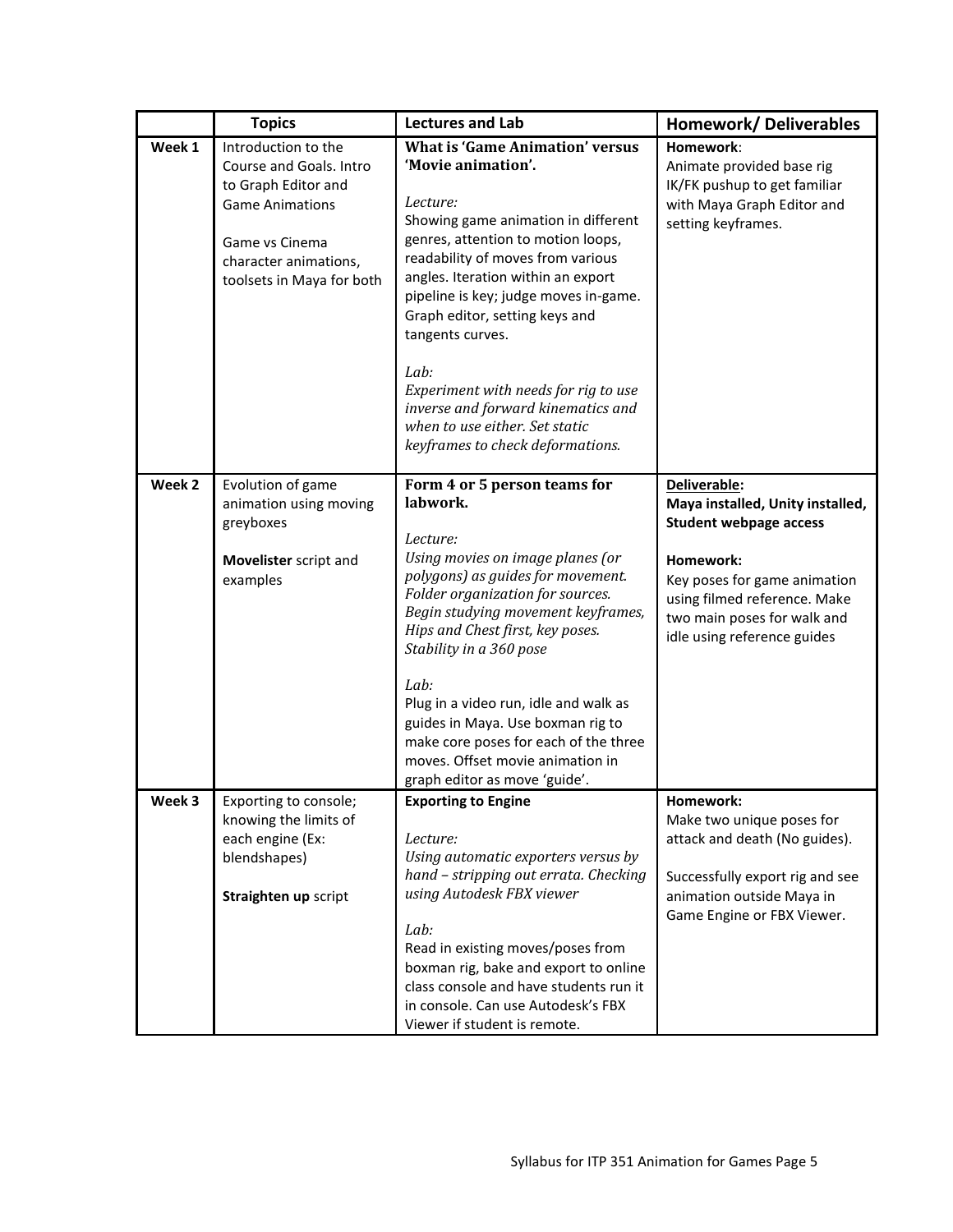| Week 4 | Version Control software              | <b>SVN and Version Control</b>                                           | Homework:                                                     |
|--------|---------------------------------------|--------------------------------------------------------------------------|---------------------------------------------------------------|
|        |                                       |                                                                          | Each team records and chooses                                 |
|        | Timeline Shift script and<br>examples | Lecture:<br>Animation projects using teams -                             | from list of game characters<br>from AGP or custom character. |
|        |                                       | version control and group animation                                      |                                                               |
|        |                                       | pipelines. Test run with groups in                                       |                                                               |
|        |                                       | class.                                                                   |                                                               |
|        |                                       | Lab:                                                                     |                                                               |
|        |                                       | Form teams for group projects.                                           |                                                               |
|        |                                       | Record them in online team sheets.                                       |                                                               |
|        |                                       | First team upload and download of                                        |                                                               |
|        |                                       | animations using simple version                                          |                                                               |
|        |                                       | control of Google Sync, Dropbox,                                         |                                                               |
|        |                                       | OneDrive. Bake and check work in                                         |                                                               |
|        |                                       | webGL game console using simmer.io<br>or some other development site:    |                                                               |
|        |                                       | https://youtu.be/JZqTHjjtQHM                                             |                                                               |
| Week 5 | Readability from distance             | Lecture:                                                                 | Homework:                                                     |
|        |                                       | Core poses for chosen characters                                         | Greybox Prototype of character                                |
|        | Playbomb script and                   | Make custom filmed movie guides                                          | moves are ready in following                                  |
|        | examples                              | Folder structure for each team and                                       | week                                                          |
|        |                                       | character. Switching cameras                                             |                                                               |
|        |                                       | Lab:                                                                     |                                                               |
|        |                                       | Create a 'Game Cam' in Maya to                                           |                                                               |
|        |                                       | check work - code to toggle it.                                          |                                                               |
| Week 6 | References and group                  | Lecture:                                                                 | Deliverable:                                                  |
|        | work. What is helps to do             | Team projects and reference chains                                       | Greybox Prototype poses                                       |
|        | and when to use them.                 | for automatic updates of rig and<br>mesh. Identify what is efficient and | published on WebGL, link on                                   |
|        |                                       | what is a liability during production                                    | team page                                                     |
|        |                                       |                                                                          |                                                               |
|        |                                       | Lab:                                                                     |                                                               |
|        |                                       | Teams schedule out their progress on                                     |                                                               |
|        |                                       | game animations with weekly<br>progress and exports                      |                                                               |
| Week 7 | Using shelves for custom              | <b>Custom Scripts to help workflow</b>                                   | Homework:                                                     |
|        | scripts in Maya                       |                                                                          | Schedule and pipeline                                         |
|        |                                       | Lecture                                                                  | construction for group project                                |
|        | Intro scripting                       | Custom shelves, Coding in MEL,                                           | animations                                                    |
|        | MEL/Python/pyMel                      | python or pyMel. Resources and                                           |                                                               |
|        |                                       | toolsets.                                                                |                                                               |
|        |                                       | Lab:                                                                     |                                                               |
|        |                                       | Make custom shelf of scripts provided                                    |                                                               |
|        |                                       | for class, including setting project                                     |                                                               |
|        |                                       | Movelister<br>1.                                                         |                                                               |
|        |                                       | 2.<br>Straighten Up                                                      |                                                               |
|        |                                       | <b>TimeLine Shift</b><br>3.<br>4.                                        |                                                               |
|        |                                       | Playbomb                                                                 |                                                               |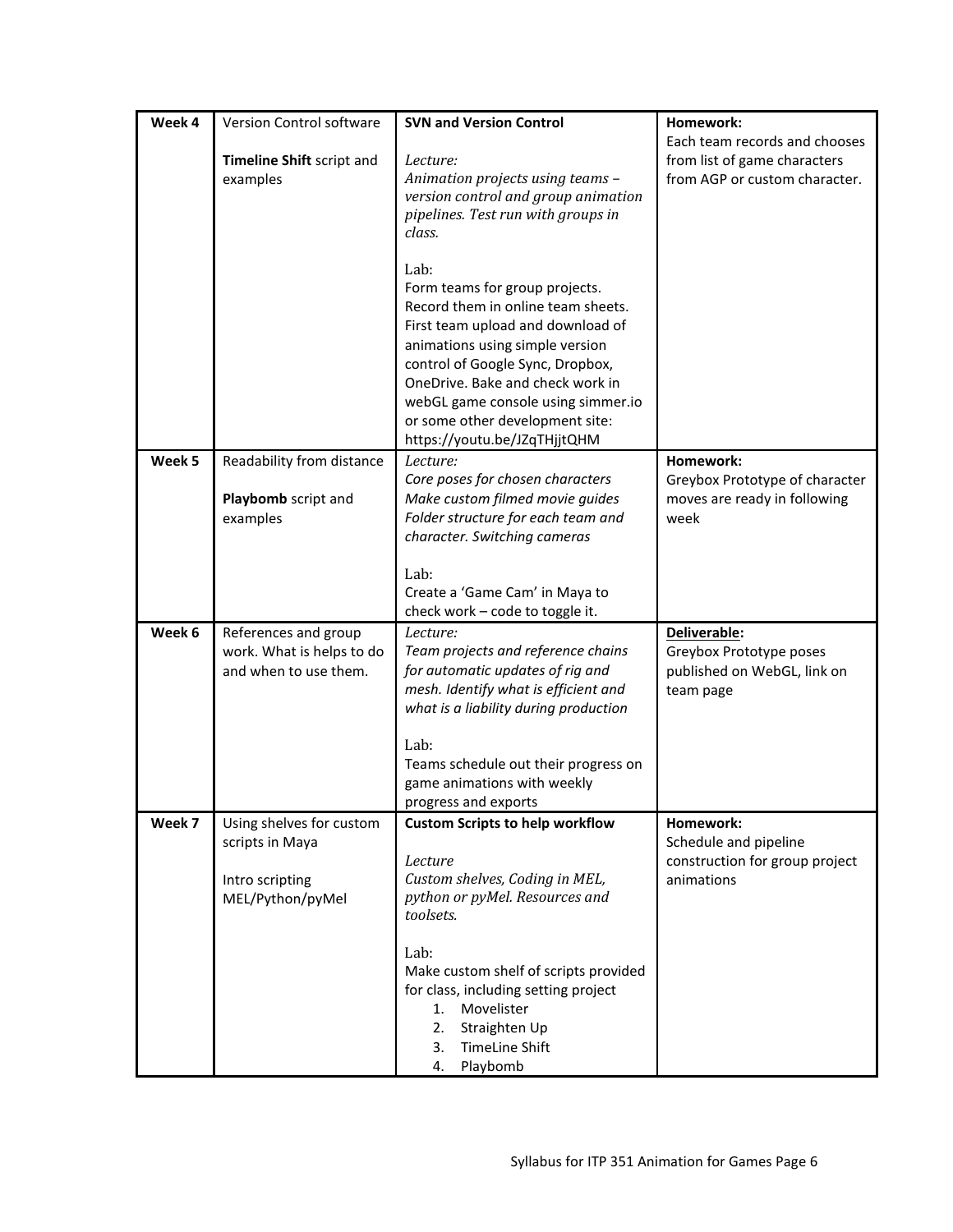| Week 8  | Review of process, review<br>of animation. Give<br>examples to class from<br>previous midterms                                                                  | Lecture:<br>Best midterm presentation methods.<br>Understand your audience and player<br>Lab:<br>Prep for next week's midterm                                                                                                                                                                             | Homework:<br>Group review of system,<br>identify issues in pipeline with<br>possible fixes                                                                                 |
|---------|-----------------------------------------------------------------------------------------------------------------------------------------------------------------|-----------------------------------------------------------------------------------------------------------------------------------------------------------------------------------------------------------------------------------------------------------------------------------------------------------|----------------------------------------------------------------------------------------------------------------------------------------------------------------------------|
| Week 9  | <b>Tracking and Response</b><br>Player communication                                                                                                            | Lecture:<br>How to use animation to improve a<br>'limited' rig. (Ex: Grenade throw)<br>Lab:<br>Instructor review of each team's<br>pipeline and export systems.                                                                                                                                           | Homework:<br>Fixes to Identified issues in<br>pipeline                                                                                                                     |
| Week 10 | <b>MIDTERM</b><br><b>PRESENTATION</b>                                                                                                                           | <b>MIDTERM PROTOTYPE</b><br>Students present (in teams) their<br>animated characters, showing the<br>progress on each move. Afterward<br>each team plays the other's prototype<br>and fills in online Google feedback<br>form with critique.                                                              | Deliverable:<br>Live midterm presentation and<br>playable link on WebGL.<br>Playtesting Feedback on each<br>Team's game.<br>Live breakout room sessions<br>with instructor |
| Week 11 | UI and $UX - clear$<br>communication with<br>player is the goal.<br>Examples how UI and UX<br>differ and how they can<br>clarify goals or confuse<br>the player | Lecture:<br>Online bug checklists: Trello, Discord<br>And Google Spreadsheets. Choose one<br>during class<br>Lab:<br>Students will receive feedback from<br>classmates and AGP team detailing<br>what was learned from the playtest,<br>possible changes based on the<br>feedback - and animation clarity | Homework:<br>Teams meet and discuss<br>feedback and changes to game<br>for final. Scheduled plan for<br>changes/fixes/updates for final<br>presentation                    |
| Week 12 | Game Art vs Animation -<br>indicate to player what is<br>'malleable' in game.<br>Examples from classic 2d<br>animation                                          | Lecture:<br>Drawing the player's eye through<br>motion and contrasting speed<br>Lab:<br>Teacher reviews each team and<br>their feedback, identifying how to<br>polish their animation and improve<br>readability in game and speed of<br>controller response.                                             | Homework:<br>Polish final animations - focus<br>on key points of impact                                                                                                    |
| Week 13 | <b>Guest Lecture:</b><br>"Going into Industry:<br>What I Wish I Knew as a<br>Student"                                                                           | Lecture:<br>Best practices for online portfolio<br>presentation and interviews. Online<br>resources and how to use them (Ex:<br>polycount, gamedevmap.com)<br>Lab:<br>Work on animations with midterm<br>feedback. Stronger poses, filmed<br>reference, and smooth transitions.                           | Homework:<br>Polish final animations - focus<br>on smoothness in transitions<br>and loops                                                                                  |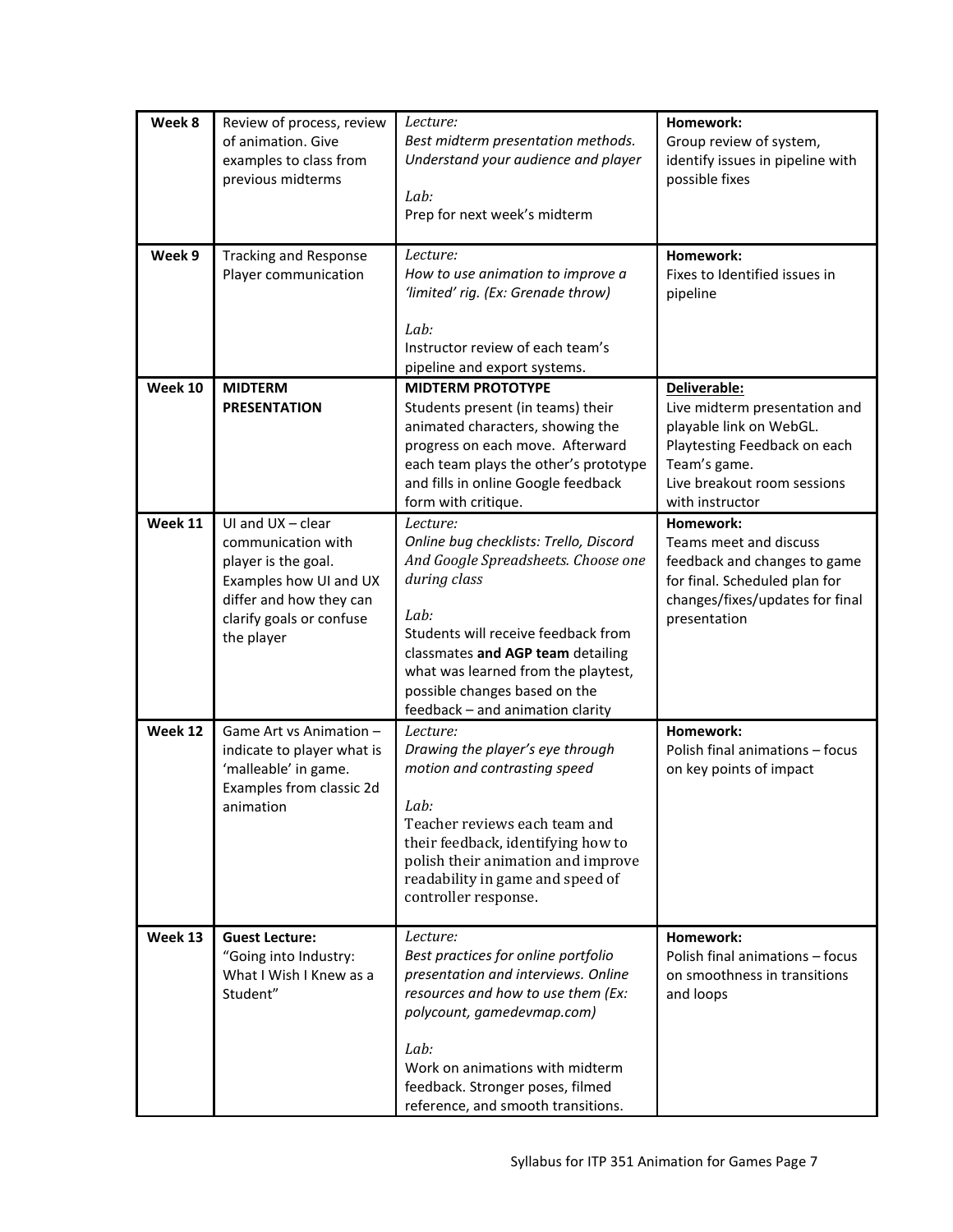| Week 14      | Export all finished            | Lecture:                             |                                   |
|--------------|--------------------------------|--------------------------------------|-----------------------------------|
|              | character moves, check         | Job hunting: Social connections, USC |                                   |
|              | each in game using             | resources and campus groups          |                                   |
|              | controller                     |                                      |                                   |
|              |                                | Lab:                                 |                                   |
|              |                                | Present mockup of web design for     |                                   |
|              |                                | online portfolio                     |                                   |
| Week 15      | <b>Future explorations in</b>  | Four polished moves for an in-game   | <b>Final Deliverables:</b>        |
|              | <b>Real Time Animation</b>     | character exported in following      | <b>Uploaded into class Google</b> |
|              |                                | formats: Separate FBX files, ASCII   | <b>Drive</b>                      |
|              |                                | Maya files and corresponding         |                                   |
|              |                                | playblasts with frame info. Uploaded |                                   |
|              |                                | to Google Drive Folder for class.    |                                   |
| <b>FINAL</b> | <b>Present final character</b> | Animated character shown in various  | <b>Final Presentation</b>         |
|              | animations to class            | angles and proximities of camera     | Presentation and showcase of      |
|              |                                | angle to display readability.        | all four animation movies         |
|              |                                |                                      | polished running in a game        |
|              |                                |                                      | engine, alongside a flowchart     |
|              |                                |                                      | of the moves. Also presented is   |
|              |                                |                                      | any motion research, gameplay     |
|              |                                |                                      | feedback and the list of          |
|              |                                |                                      | critiques and improvements for    |
|              |                                |                                      | each move throughout the          |
|              |                                |                                      | semester.                         |

# **Statement on Academic Conduct and Support Systems**

# **Academic Conduct:**

Plagiarism – presenting someone else's ideas as your own, either verbatim or recast in your own words – is a serious academic offense with serious consequences. Please familiarize yourself with the discussion of plagiarism in SCampus in Part B, Section 11, "Behavior Violating University Standards" [policy.usc.edu/scampus-part-b.](https://policy.usc.edu/scampus-part-b/) Other forms of academic dishonesty are equally unacceptable. See additional information in SCampus and university policies on scientific misconduct, [policy.usc.edu/scientific-misconduct.](http://policy.usc.edu/scientific-misconduct)

# **Support Systems:**

*Counseling and Mental Health - (213) 740-9355 – 24/7 on call* [studenthealth.usc.edu/counseling](https://studenthealth.usc.edu/counseling/)

Free and confidential mental health treatment for students, including short-term psychotherapy, group [co](https://engemannshc.usc.edu/counseling/)unseling, stress fitness workshops, and crisis intervention.

*National Suicide Prevention Lifeline - 1 (800) 273-8255 – 24/7 on call* [suicidepreventionlifeline.org](http://www.suicidepreventionlifeline.org/) Free and confidential emotional support to people in suicidal crisis or emotional distress 24 hours a day, 7 days a week.

*Relationship and Sexual Violence Prevention Services (RSVP) - (213) 740-9355(WELL), press "0" after hours – 24/7 on call* [studenthealth.usc.edu/sexual-assault](https://studenthealth.usc.edu/sexual-assault/)